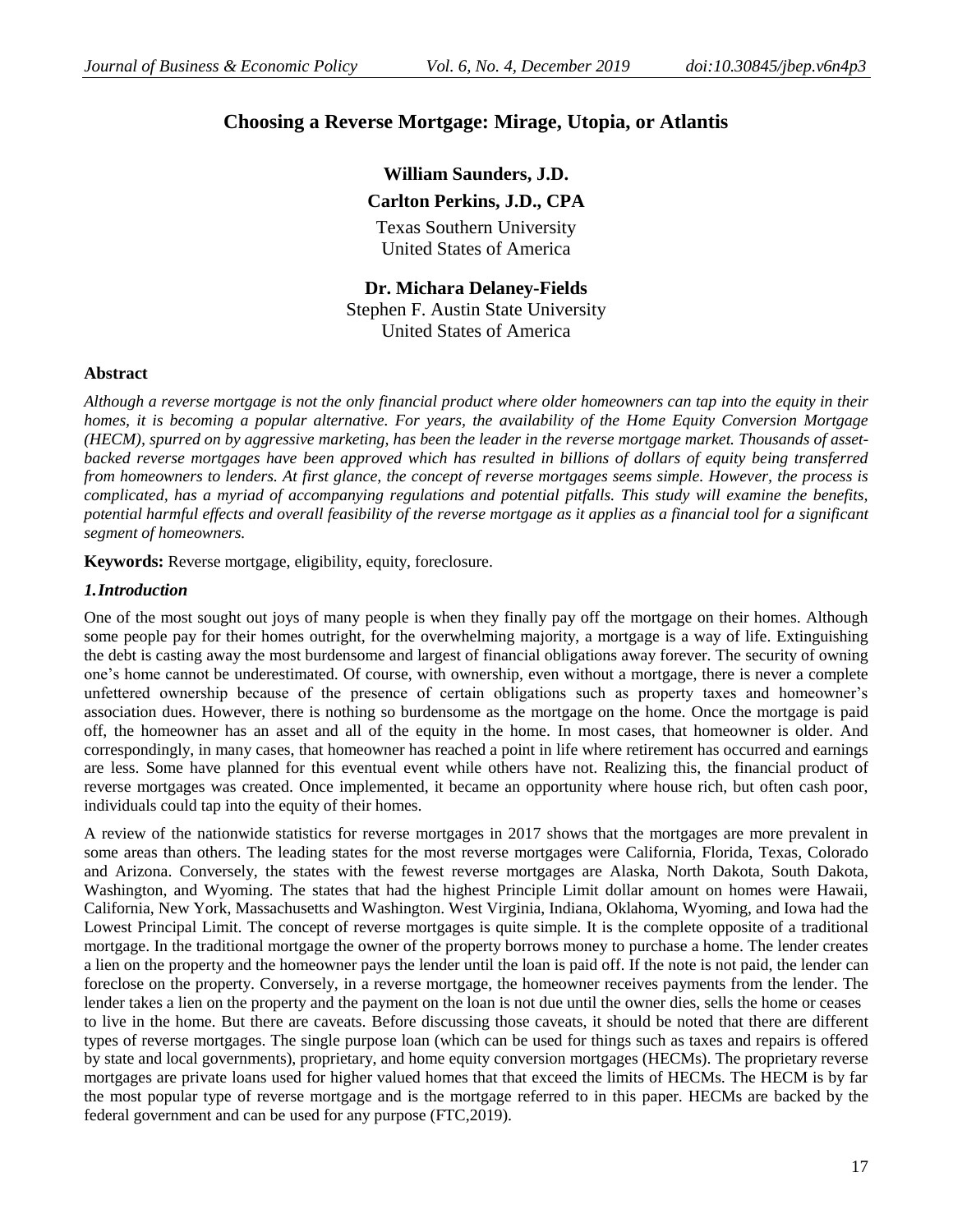Although each type of reverse mortgage loan has guidelines and rules that must be followed, the HECM in particular has its own guidelines which must be followed and failure to do so will lead to foreclosure, and the subsequent loss of the property owner's home.

To illustrate what can happen when guidelines are not followed, Penzenstadler and Kelly (2019) state "In a stealth aftershock of the Great Depression, nearly 100,000 loans that allowed senior citizens to tap into their home equity have failed, blindsiding elderly borrowers and their families and dragging down property values in their neighborhood". In California, many senior citizens applied for and received reverse mortgages and unfortunately, according to DiPierro (2019) more than 9,000 loans failed. The data which supported the findings were based on a study by USA Today that investigated HUD information over a 29-year period and from foreclosure information from 2013-2017. Many of the reasons for the foreclosures were failures to comply with occupancy issues, and failure to pay taxes and insurance, all of which are part of the requirements outlined in the agreement to obtain a reverse mortgage.

#### **1.1 Present state of the reverse mortgage market**

Because of the high number of foreclosures reverse mortgages began to receive negative press and were frowned upon by many. For some, the reverse mortgage was seen as a loan of last resort. Many of the loans were considered predatory and were in some instances, directed at homeowner"s located in certain neighborhoods. Senior citizens were bombarded with sales pitches from famous television and movie stars who touted the benefits of tax free cash. Advertisements, sometimes deceptive, were plentiful which declared that senior citizens could receive money from the equity in their homes to use however they wanted and they could stay in their homes risk free. An example of deception was illustrated when the Consumer Financial Protection Bureau fined three companies for using deceptive advertisements to sell reverse mortgages. Those ads were over a period of four years and resulted in a combined penalty amount of almost \$800,000.00 (Carrns,2016).

What wasn't being explained to homeowners was the high upfront costs of reverse mortgages and other costs of obtaining a reverse mortgage such as the interest rates and the eventual loss of equity. There were other pitfalls, such as spouses who were not 62 years of age or not a party to the loan. Or if the homeowner had to move or was placed in a nursing home for over the allowable time. Whether it was from a lack of contractual knowledge by the homeowners, predatory practices, or unexpected circumstances, a significant number of reverse mortgages defaulted. On one hand, this was bad for the homeowners, but on the other hand, none of these factors really affected the mortgage companies because any loss on the eventual sale of the property was covered by insurance from the Federal Housing Administration. Clearly, reverse mortgages are a win-win transaction for the lenders. The same cannot be said of the budgetary effect on the government. In 2013, the FHA needed an infusion \$1.7 billion to cover losses because of reverse mortgages. Two years later the default loans amount rose to \$5 billion, and is presently more than \$13 billion.

Recognizing that something was seriously wrong with the reverse mortgage concept and process, the FHA instituted new governmental regulations designed to protect seniors who apply for reverse mortgages. The main feature of the new guidelines was that homeowners had to meet a financial test to prove that they can comply with the costs of the reverse mortgage. Before the implementation of the new rules, the borrowers were not subject to serious income and credit checks. According to Sheedy (2019), "Borrowers will have to prove that they can handle the ongoing costs of the loan. Homeowners who don"t pass the financial assessment could be denied". The lenders will look at all of the borrower"s income, such as Social Security, pensions, and bank accounts. Failure to be able to meet the requirements did not automatically eliminate applicants. But, for those who did not qualify, the financial assessment required lenders to set aside a portion of the loan proceeds to ensure that taxes and insurance premiums would be met.

A recurring theme among those who faced reverse mortgages foreclosures was they were not aware of the contractual agreements. Davidoff, Gerhard & Post (2017) stated, "Awareness of reverse mortgages is high, but knowledge of contact terms is limited". They went further to say, "We find that an important factor relating to low reverse mortgage demand is potential borrowers" insufficient knowledge, or product literacy". To ensure that homeowners fully understand the terms and ramifications of the reverse mortgage, the FHA, in their new regulations, now require applicants to complete a counseling session with an approved counselor.

Another feature of reverse mortgages, which was highly criticized, was the provisions that gave little or no protections to a non-borrowing spouse. There were cases where after the borrower died the lender foreclosed on the homes because the non-borrowing spouse was not a party to the contract. That meant that before August 4, 2014 lenders did not have to let the spouse remain in the home. To quell the uproar and address the unfairness of the regulation, new rules concerning non-borrowing spouses were implemented. It provided that a non-borrowing spouse could stay in the home after the borrower dies. However, the non-borrowing spouse cannot receive any more of the funds. In addition, the nonborrowing spouse has other eligibility requirements such as living in the house as the primary residence and also certify his or her eligibility every year or face foreclosure (Herron, 2019).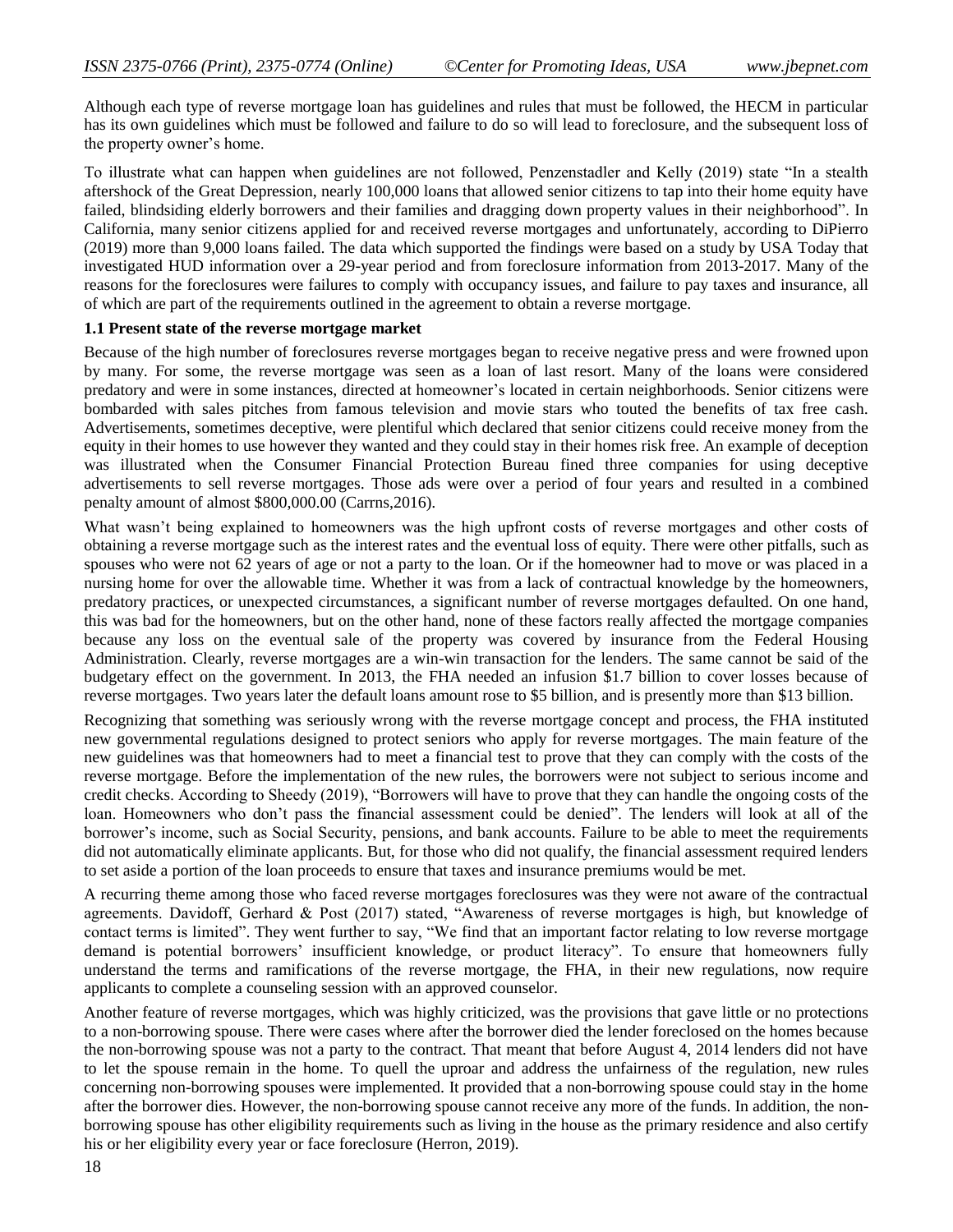However, there are still challenges, according to Guerin (2018), because non-borrowing spouses are not protected if the borrower moves to a nursing home or care facility for more than 12 months. This event would lead to a foreclosure on the property. She stated, at a minimum, the non-borrowing spouse should know what causes the loan to mature, what maturity events offer no protection, what must be done after the death of the borrower; and, what arrangements can be made if the borrower has to be placed in a nursing home. And it must be noted that the implemented changes only protect the non-borrowing spouse if he or she was married to the borrower at the time of the origination of the loan.

An additional regulation also addressed limitations on the amount of the loan which could be obtained through a reverse mortgage. Before addressing the amount of loan the borrower can receive, the initial principal limit (IPL) must be determined. The IPL depends on the borrowers age at the time of application, interest rate and the home"s appraised value. Regulations limit to 60 % the amount of the initial principal borrowers can receive in the first year of the loan (Investopedia, 2019). The funds from the loan can be distributed in one of five ways, or a combination of the choices:

- 1. a two year lump sum with a fixed interest rate a monthly payment with an adjustable interest ratea monthly payment for as long as the borrower stays in the home which has anadjustable rate
- 2. a larger term payment with an adjustable interest rate
- 3. a credit line which can be used at any time

The IPLwill be lower than the appraised value of the house because of the interest that will accrue on the reverse mortgage loan. In addition, the distribution will depend on other costs, particularly the interest associated with the reverse mortgage loan Herron (2019), states "Reverse mortgages are a negative amortization loan. That means the loan balance grows over time. For instance, you may borrow \$100,000.00 upfront, but by the time you pass away or sell your home and move, you will owe more than that, depending on the interest rate on the reverse mortgage".

But understanding the interest rate is not easily understood. For example, the leading HECM company is AAG. They offer the following explanation to potential borrowers: The interest rates on HECMs are comparable to other fully amortized mortgages. The interest rate a borrower pays is made up of the "index" and the "margin". The index is the market interest rate – The London Interbank Offered Rate(LIBOR) index is commonly used. The margin is set by the lender, and depends on the level of service offered to the borrower. As of November 2016, the NRMLA website calculates reverse mortgage examples using a variable 1- month LIBOR index of .533% with an average margin of 2.5%. for a current reverse mortgage loan interest rate of 3.033% (known as the Initial Loan Interest Rate). Other rates and indexes are also available for example calculations. While the interest rate index can change over time for an adjustable interest rate loan, the margin cannot change and stays the same throughout the loan term (AAG, 2017).

Perhaps a person with an extremely strong understanding and knowledge of financial terms can understand this explanation. Unfortunately, many people would not only not understand the explanation, it is also doubtful that borrowers will read it.

While interest rates are a concern to borrowers because it is the main factor in the total debt owed to the lender, the homeowner will be faced with other costs. Max (2019) shows that there are origination fees which can be up to 2% of the first \$200,000.00 of the home's value or\$2500.00 plus 1% of any amount above \$200,000.00. The fee is capped at \$6,000.00. In addition, a monthly servicing fee of \$35.00, mortgage insurance of 2%, and an annual % 0.5 fee will be assessed. She states, "All told, for a loan of up to \$200,000.00, for instance, a borrower could pay as much as \$10,000.00 in upfront fees which are typically rolled into the loan balance plus ongoing mortgage premiums and service fees of about \$1400.00 per year".

However, when large fees are rolled over into the loan, the homeowner is truly, in effect, is adding to the cost of the loan which has no association with the appraised value of the home itself. Thus, the borrower owes more immediately, not to mention the commission that has to be paid.

The purpose of the revisions of the HUD guidelines was to bring clarity and understanding to the reverse mortgage process for future applicants. (Davidoff and Gerhard, 2017), state, "The HECM is a particularly interesting case because it is a highly complex product that embeds liquidity, longevity and home price insurance in the form of limited protection and complex refinancing options, while being geared toward poorer and older households who may be expected to have limited financial literacy. The fact that consumers are required to attend a counseling session before entering into a HECM contract indicates that the government views targeted consumers as having insufficient knowledge". Whether the goals of changes to reverse mortgage guidelines will be met remains to be seen.

#### *2.Future of reverse mortgage*

Seemingly, the problems of the past, and the responses to those problems, has possibly had a negative effect on the reverse mortgage market. However, the hesitancy to commit to a reverse mortgage is not new.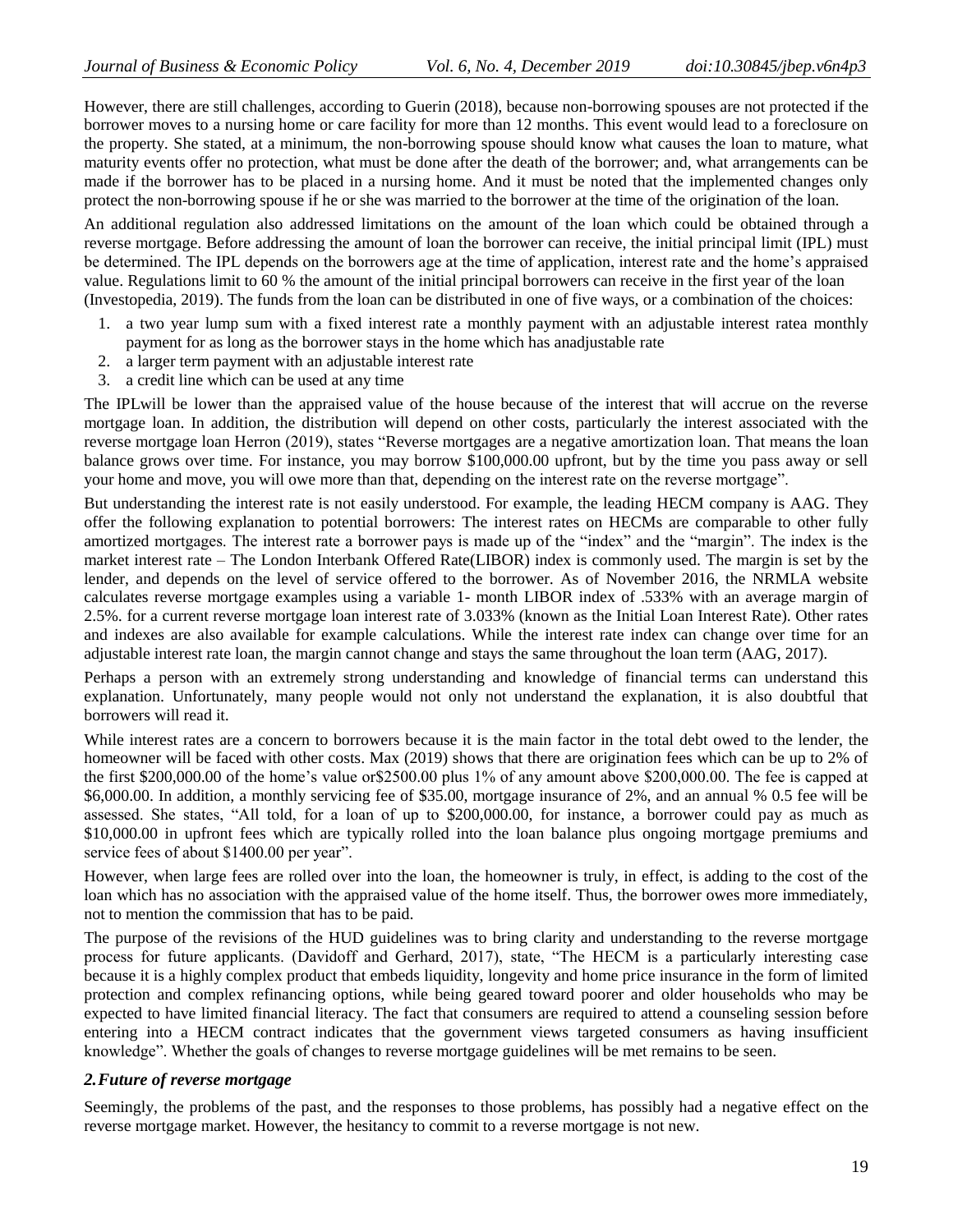Sawyer (2016) said that one reason for the hesitation was that elderly people had deeply held values relating to obtaining a debt which could affect their intergenerational obligations. Presently, the limitations on the available loan amounts and the decrease in the number of borrowers who could benefit from a reverse mortgage has been instrumental in the decrease in reverse mortgage loan applications. For example, in 2012there were 582,0000 outstanding reverse mortgages. In 2009, there were 114,692 reverse mortgage endorsements but that amount fell to 39,377 in 2017 and dropped 26.7% in 2018. According to Guerin, (2018), "HUD has said the changes are meant to ensure the programs long term viability, but dealing with persistent regulatory change has hampered lender's ability to help borrowers".

Even so, the number of reverse mortgage loan is still significant. According to the National Reverse Mortgage Lender Association (NRMLA), despite the recent decreases, the total reverse mortgage loans which have been made since inception is 1,126, 244.

However, along with this number of reverse mortgages was an associated number of foreclosures. Unfortunately, since the reverse mortgages are non-recourse loans and the lenders are paid for any shortfall, the foreclosures had a tremendous impact on the mortgage insurance fund. Specifically, HECMs were the main reason the FHA Insurance Fund, Mutual Mortgage Insurance(MMI), accrued a deficit of over \$12billion dollars. Because of this, HUD increased the premiums on reverse mortgage loans. However, despite the negative perceptions and changes in regulations, the reverse mortgage industry is seeking to adapt because the potential market is voluminous and growing every day.

At one time approximately only 2-3% of eligible Americans had a reverse mortgage. There is a great chance that percentage will increase because the pool of potential borrowers will become so much larger. The age of millions of Americans is increasing, and the equity in senior housing is over \$7.14 trillion dollars. Because Americans are living longer means seniors will have longer retirement years. For example, by 2065 the average 65 year-old female will live four years longer than she will today. Furthermore, future seniors will face rising immediate and long term healthcare costs. Some statistics show approximately 70% of those seniors will require long term care during their lifetimes (Reverse Mortgage Alert 2019).Accordingly, all of these reasons will be a part of the catalyst which will cause an increase in the potential pool of applicants for reverse mortgages.

Those seniors will require a significant of money to ensure that they can meet their financial obligations and will be able to live in reasonable comfort during their retirement years. However, many will not have funds to do so and some will need more. Ghilarducci (2019) states, "The bottom line is that Americans do not have enough retirement savings. Some may still deny there is a problem. But the number of poor or near-poor people over the age of 62 is set to increase by25%,and between 2018 and 2045 it will increase, from 17.5 million to 21.8 million".

Many of these senior citizens will be homeowners. Davidoff and Gerhard (2017) state, "Most retired homeowners own a home and home equity is a large fraction of wealth for those households. According to the 2013 Survey of Finances, 87% of U.S. households ages 65+ own a home (the 2016 U.S. census figure is 79%), and the value of the primary residence represents 56% of the total assets at the median". The equity in homes is a source of funds that can assist seniors during retirement, if needed. There are those who will want to use the equity in their homes to assist with retirement income, but there are others who will not want to do so.

However, research such as Boston College National Retirement Index 2010, has noted that many future retirees will not be in a position to avoid using home equity in retirement (Pfeiffer, Schaal and Salter, 2014). Thus, the dilemma that many seniors will face is will they be forced to take a HECM or other proprietary loan on their homes to meet their financial needs.

For those senior citizens who choose to avail themselves of a reverse mortgage they have to be aware that in some instances the funds received can potentially affect government sponsored programs such as Medicaid. Specifically, there is a little known provision which limits the amount of money a recipient can receive without curtailing a loss of Medicaid benefits. For a single individual that amount is \$2000.00 while couples are allowed \$3000.00. The amounts are calculated at the end of each month. During that time the liquid assets cannot exceed the threshold (the home and one car are not part of the equation and thus exempt). Exceeding the amounts could make the recipient ineligible for Medicaid.

The timing of a reverse mortgage and payment method also presents an option for senior homeowners. Many homeowners avail themselves of the lump sum method, others choose a line of credit. The decision to obtain a reverse mortgage through the line of credit feature is backed by Sacks (2017)who states, "The "almost affluent" can benefit from establishing a HECM line of credit as early as possible, particularly if they are house rich and cash poor. Taking the HECM early produces a significantly higher retirement income than a later establishment of the credit line, while reducing the probability of exhausting his or her assets". That opinion was shared by Pfeiffer, Schaal, and Salter (2014) who show that the early establishment of an HECM line of credit provides greater survival rates than those strategies where the line of credit is established after the investment portfolio is exhausted.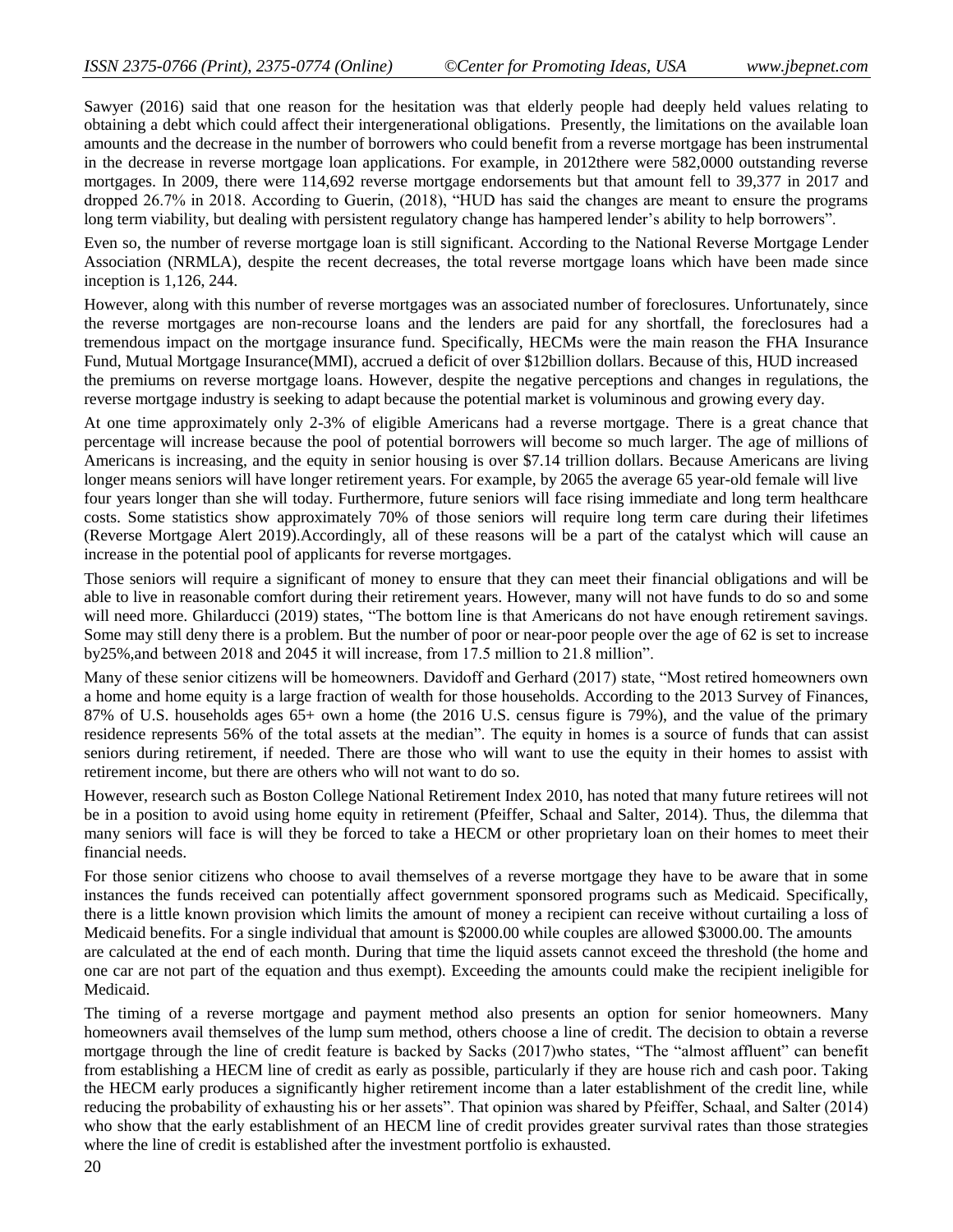With a reverse mortgage line of credit, interest does not accrue until the money is withdrawn and the line of credit grows as the same interest on the loan plus 1.25 %.

Unlike a withdrawal of the lump sum method of withdrawal for a reverse mortgage, which has a fixed interest rate, the line of credit has an adjustable rate feature. The line of credit is the choice of approximately 66% of the time when obtaining a reverse mortgage and the choice has increased since the HUD changes (Branson, 2019). An example of why the line of credit is so popular was given by Pfau (2019) who states

"Typically speaking the principal limit loan balance, and remaining line of credit all grow at the same rate. In rare cases in the past, a reverse mortgage included a servicing set aside that grew at a high enough expected rate that the set aside balance grew even as expenses were paid".

The options, requirements and the process show that even though the reverse mortgage concept is simple, the realities are not. There are varying opinions about whether reverse mortgages are feasible and should be avoided. Ernst (2018) warned that the closing costs, fees and interest are added to the loan balance which makes the process seem painless but the financial harm is real and devastating. He states, "For long term borrowing needs reverse mortgages are even worse. Succinctly put, in the long run a reverse mortgage results in the sale of your home at a huge discount. Ads state that a reverse mortgage allows you to use the equity in your home. Actually, a reverse mortgage will cause you to lose your equity. The cash flow that you accept, perhaps 20 percent to 50 percent of your home's value, will be all you will ever get by the time the bank effectively owns your home".

By contrast, there are those who have the opinion that reverse mortgages are indeed a wise choice for retirement planning. Bell (2018), the CEO of the Reverse Mortgage Association, is of the opinion that borrowers never give up title or ownership of their homes; and, regular payments from a reverse mortgage can help retirees stretch their retirement funds and is a valuable option even when you factor in the upfront costs. He also stated, "A 2016 study from Ohio State University that analyzed the use of reverse mortgage loans to preserve independent living showed that four out of five senior homeowners who have a reverse mortgage are satisfied with their decision to get one". The Ohio State study was conducted by Moulton, Loibl and Haurin(2016). The study had 1761 participants who had been counseled about a reverse mortgage. Some accepted the loans, others (25%) did not, and some (6%) terminated them. The average age of the participants was 70, and one-third were women. Nearly half of the respondents had no assets, the median amount of savings was \$2,000.00 and the average monthly income was\$2,600.00. The findings were that 83% of the respondents were satisfied with the decision to obtain a reverse mortgage.

When analyzing the demographics of that study, it is clear that the population was limited and obvious that most of the respondents took out the loans because of need. Furthermore, it would be difficult to justify such a blanket statement that 83% of reverse mortgage recipients were satisfied. Perhaps that can be said about those who participated in that particular study. However, it would be difficult to derive the same conclusion from the more than 100,000 senior homeowners whose reverse mortgages have failed. Putting the subject of satisfaction with reverse mortgages in perspective can be depend on who is being asked.

According to most surveys, the majority of current borrowers are satisfied with their reverse mortgages and have indicated that their lives are better off because of them. That the majority of current borrowers are satisfied with their reverse mortgages is not all together surprising. After all, the initial flow of funds is entirely one way. Borrowers will suddenly find themselves with substantially more money. As for borrowers "level of satisfaction over the long-term, satisfaction is less clear because ultimately these funds need to be repaid. Reverse mortgages are always negatively amortizing, which means principal begets interest, which in turn, begets more interest. In practice, however, that means that the reverse mortgage loan balance will grow at an exponential rate. Depending on the rate of interest and the initial loan balance, the loan balance will probably approach and even exceed the value of the home after one or more decades. Perhaps a substantial portion of all borrowers might sing a different song when they receive the bill for the reverse mortgage and are confronted with the reality that the money they received was never free. At this point, the satisfaction rate is not known (Reverse Mortgage.net).

#### *3.Future challenges for consumers and the industry*

Because of negative perceptions, growing complaints, and lack of understanding from consumers, the FHA will continue to implement other reverse mortgages regulations. Although several reverse mortgage lenders have seen an increase in reverse mortgage endorsements, there is a continuing downward trend in the overall applications and approval. In the 2018FHA"s Fiscal Year Report to Congress it showed the agency"s reverse mortgage portfolio had anegative capital ratio of 19.84 percent and a negative net worth of \$14.5 billion. Thus, now the FHA is requiring lenders to provide a second independent property appraisals if it feels there are inflated property evaluations.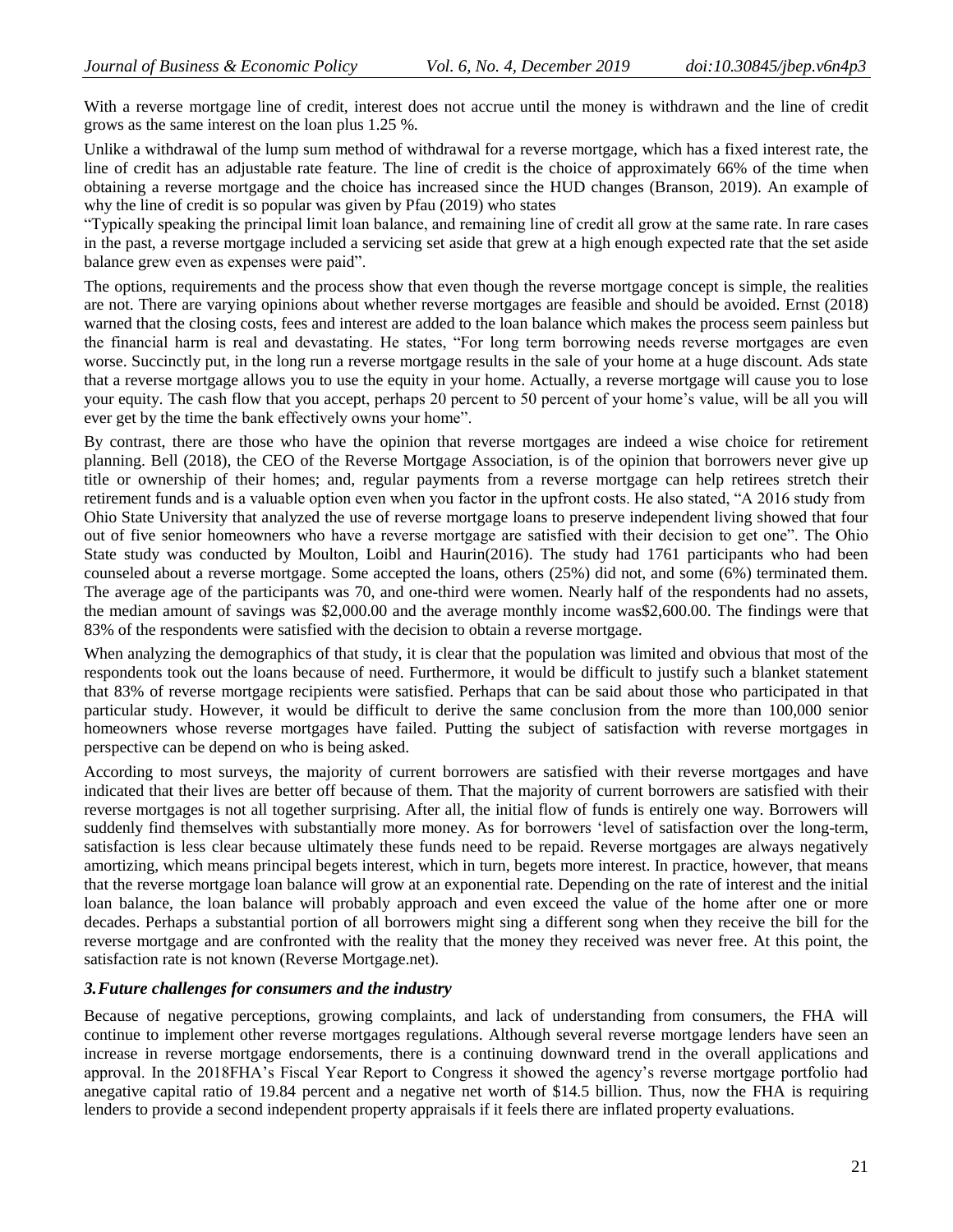This requirement is being implemented to reduce the risk to FHA"s Mutual Mortgage Insurance Fund (HUD Public Affairs, 2018). Whether the reason is inflated valuations of properties, foreclosures, or the natural progression termination of the reverse mortgages loans, HUD has a significant number of due and payable reverse mortgage loans in its inventory. The number of foreclosures have caused HUD to auction off a significant number of properties. Over a period of two years HUD has sold a total of 3300residential notes that were secured with loan balances of over \$660,000,000. The mortgage loans were from single family vacant properties whose owners were deceased.

The homes were sold only to "qualified bidders" as determined by HUD. Thus, an unintended carousel effect was created. The homeowner takes a reverse mortgage, the lender advances the sum and places a lien on the house. The non-recourse loan is guaranteed by the FHA.

Subsequently, the home is foreclosed and the FHA reimburses the lender for any shortfall. HUD takes the property and auctions off the home to the "qualified buyers". This is but another example of why more regulations are inevitable for the reverse mortgage industry. Reverse mortgages have become a fixture on the financial planning platform for senior citizens. The history of the product has been fraught with successes and failures. Some homeowners have been pleased with reverse mortgages, while others have not. Unfortunately, some homeowners had to go through the foreclosure process and lost their homes. Herron (2019)states, when referencing reverse mortgages, said that reverse mortgages are a financial tool that is not good or bad and it just depends on how they are used. Reverse mortgages can serve a tool to help senior citizens with living expenses but just as there are advantages, there are certain disadvantages and risks. The biggest of which is that a homeowner could lose his/her home.

It has been an objective of the government to implement regulations to make the reverse mortgage process more transparent and to ensure that senior homeowners understand the benefits and potential drawbacks. In addition, some of the mortgage companies have revised their marketing approach. For example, AAG has changed their theme to include other products and not just concentrate on reverse mortgages. Now they offer traditional mortgages and a service to sell homes. This approach is designed to attract seniors who may not want a reverse mortgage but do want avail themselves of the cash potential in their home equity. "*Retire Better*", not simply reverse mortgages, is now AAG"s new brand and is, according to Stringer (2019)

Designed to change the mindset around using home equity Similarly, New Retirement, is offering an online questionnaire for consumers to determine if reverse mortgages are a product that is right for consumers. They pose questions such as whether the consumer has a likelihood that they will need more money in the future, how long the consumers plan to live in their home, whether it is important to leave the home to heirs, and were they willing to use "some" equity in their homes. A score between 1-5 is assigned to each question and the total score determines whether a reverse mortgage is a good fit for the consumer. They also provide a calculator to determine the total amount of money that the consumer can obtain from his/her home.

In the final analysis, there is no one size fits all answer that will apply for those who are interested in reverse mortgages. There are examples where senior consumers will need a reverse mortgages because there is no other option. On the other hand, some will use reverse mortgages just to supplement retirement income, and others will create a line of credit reverse mortgage just in case additional funds are needed in the future. Whatever the reason, consumers must realize that reverse mortgages, despite its name, is nothing but a loan and that despite what advertisements say, the money received is not free. They also must know, despite what the new advertisements say, that the loan creates a lien on their homes. And finally, they must know that if the conditions of the loan are not met, that there is a possibility that foreclosure proceedings will be instituted. To understand reverse mortgages senior consumers should not rely solely on information from the mortgage companies. Rather, it is incumbent on them to conduct research on their own, and then obtain the services of an independent advisor.

When combined with information that is available from various governmental agencies, the mortgages and non-profit agencies, there is no reason why reverse mortgages cannot be understood. However, historically, for some, statistics show that reverse mortgages have been a mirage. It was something that they saw that just wasn"t there. For them their fate was similar to the those in Plato"s *Atlantis* whose homes and legacies disappeared. They have faced bankruptcies, evictions and foreclosures. For others, reverse mortgages have become a utopia. The product has worked for them in all the ways that was intended. In all of the scenarios, however, nothing more appropriate can be said other than Caveat Emptor, let the buyer beware.

## *References*

American Advisors Group. (2017, December)Reverse Mortgages Rules & Requirements. Retrieved from [www.Google.com](http://www.google.com/)